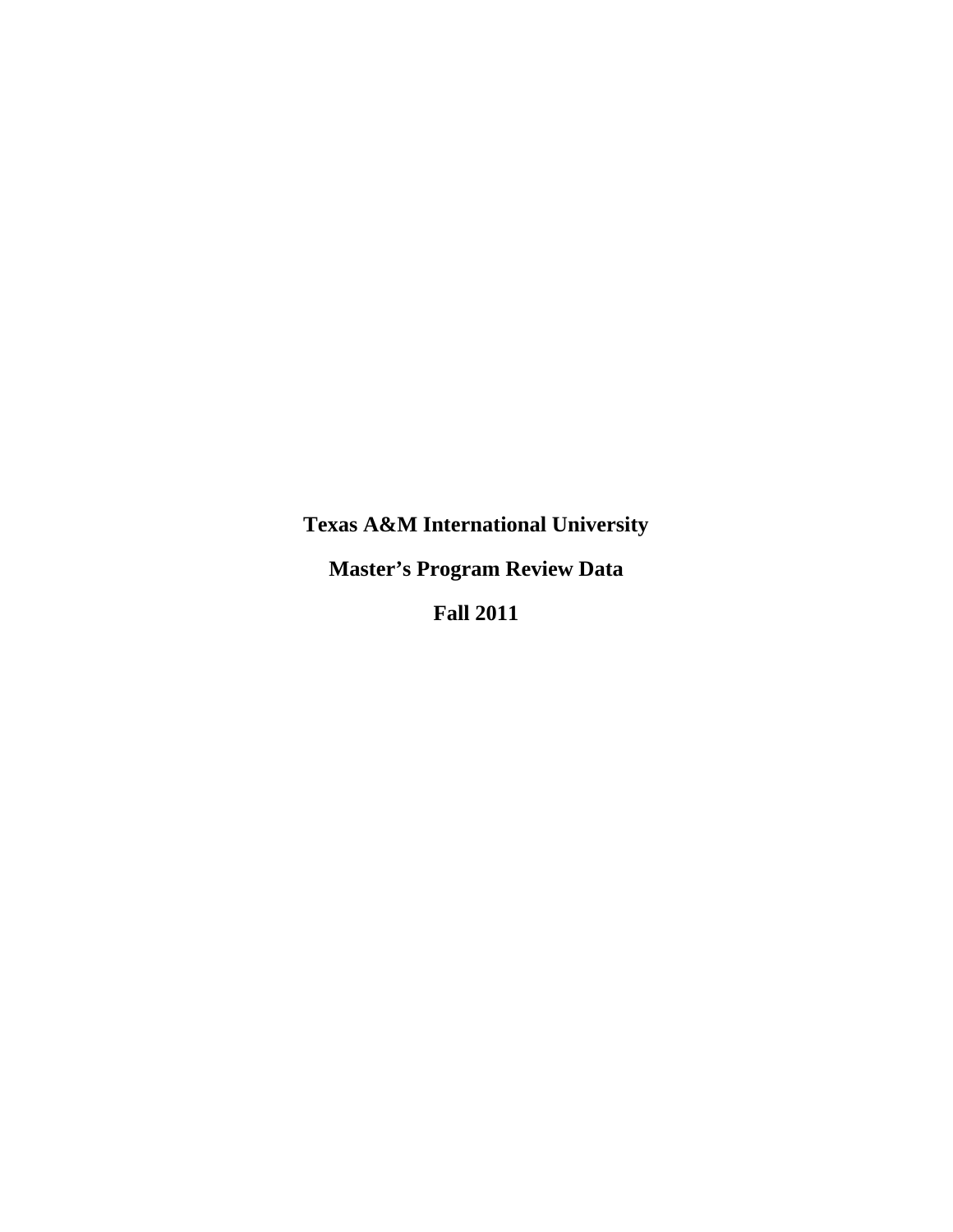### **Texas A&M International University Graduate Enrollment By College, Degree and Major**

|                  |               |                                       |                          |                          |                 |                   |                   | <b>Semester</b>      |                 |                  |                   |                   |                  |                 |                 |                   |                  |  |
|------------------|---------------|---------------------------------------|--------------------------|--------------------------|-----------------|-------------------|-------------------|----------------------|-----------------|------------------|-------------------|-------------------|------------------|-----------------|-----------------|-------------------|------------------|--|
|                  |               |                                       | <b>Fall 2009</b>         |                          |                 |                   |                   |                      |                 | <b>Fall 2010</b> |                   |                   | <b>Fall 2011</b> |                 |                 |                   |                  |  |
|                  |               |                                       | Grad                     | Full                     | Part            |                   |                   | Full<br>Part<br>Grad |                 |                  |                   |                   | Full<br>Grad     |                 | Part            |                   |                  |  |
| <b>College</b>   | <b>Degree</b> | Major                                 | $\mathbf{Cnt}$           | Time                     | <b>Time</b>     | %FT               | <b>FTE</b>        | Cnt                  | <b>Time</b>     | <b>Time</b>      | %FT               | <b>FTE</b>        | Cnt              | Time            | <b>Time</b>     | %FT               | <b>FTE</b>       |  |
| <b>AS</b>        | <b>MA</b>     | <b>Counseling Psychology</b>          | 37                       |                          | 30              | 18.92             | 25.89             | $\overline{50}$      | 3               | 47               | 6.00              | 32.22             | $\overline{55}$  | 15              | 40              | 27.27             | 39.56            |  |
|                  |               | <b>English</b>                        | $\overline{32}$          | 3                        | 29              | 9.38              | 19.11             | $\overline{21}$      | $\overline{3}$  | 18               | 14.29             | 13.00             | 18               | $\overline{4}$  | 14              | 22.22             | 12.33            |  |
|                  |               | <b>History</b>                        | 12                       | $\overline{2}$           | 10              | 16.67             | 8.00              | $\overline{11}$      | $\mathbf{1}$    | $\overline{10}$  | 9.09              | 6.00              | 10               | $\mathbf{1}$    | q               | 10.00             | 5.33             |  |
|                  |               | <b>Political Science</b>              | $\overline{7}$           | $\overline{2}$           | 5               | 28.57             | $\overline{5.00}$ | $\overline{7}$       | $\overline{2}$  | 5                | 28.57             | $\overline{5.33}$ | $\overline{13}$  | $\overline{5}$  | 8               | 38.46             | 9.33             |  |
|                  |               | Sociology                             | 18                       |                          | $\overline{17}$ | 5.56              | 12.00             | $\overline{24}$      | $\overline{2}$  | $\overline{22}$  | 8.33              | 15.67             | $\overline{19}$  | $\overline{3}$  | 16              | 15.79             | 13.00            |  |
|                  |               | <b>Spanish</b>                        | $\overline{20}$          |                          | 19              | $\overline{5.00}$ | 12.67             | $\overline{16}$      | $\mathbf{1}$    | $\overline{15}$  | 6.25              | 10.00             | $\overline{18}$  |                 | 17              | $\overline{5.56}$ | 12.00            |  |
|                  | <b>MAIS</b>   | <b>Interdisciplinary Studies</b>      |                          | $\Omega$                 | $\mathbf{1}$    | $\overline{00}$   | .67               |                      |                 |                  |                   |                   |                  |                 |                 |                   |                  |  |
|                  | <b>MPA</b>    | <b>Health Administration</b>          | 7                        |                          | 6               | 14.29             | 4.67              | $\overline{2}$       | $\overline{0}$  | $\overline{2}$   | .00               | 1.33              |                  | $\overline{0}$  |                 | .00               | $\overline{.33}$ |  |
|                  |               | <b>Public Administration</b>          | $\overline{36}$          | 6                        | $\overline{30}$ | 16.67             | 24.00             | 36                   | $\mathbf{1}$    | 35               | 2.78              | 23.33             | 29               | $\overline{3}$  | $\overline{26}$ | 10.34             | 17.33            |  |
|                  | <b>MS</b>     | <b>Biology</b>                        | 15                       | $\overline{2}$           | 13              | 13.33             | 11.44             | $\overline{23}$      | 3               | 20               | 13.04             | 14.56             | $\overline{29}$  | 16              | 13              | 55.17             | 24.78            |  |
|                  |               | <b>Criminal Justice</b>               | 38                       | 3                        | $\overline{35}$ | 7.89              | 21.67             | 40                   | $\overline{4}$  | 36               | 10.00             | 25.67             | 34               | $\overline{4}$  | 30              | 11.76             | 19.67            |  |
|                  |               | <b>Mathematics</b>                    | 11                       | $\overline{2}$           | $\overline{9}$  | 18.18             | 5.78              | $\overline{14}$      | $\overline{9}$  | 5                | 64.29             | 11.00             | $\overline{12}$  | $\overline{3}$  | q               | 25.00             | 7.00             |  |
|                  |               | Psychology                            | 8                        | $\overline{2}$           | 6               | 25.00             | $\overline{5.33}$ | 14                   | $\overline{3}$  | $\overline{11}$  | 21.43             | 10.00             | 10               | $\overline{3}$  |                 | 30.00             | 6.67             |  |
| <b>Total AS</b>  |               |                                       | 242                      | $\overline{32}$          | 210             | 13.22             | 156.22            | 258                  | $\overline{32}$ | 226              | 12.40             | 168.11            | 248              | 58              | 190             | 23.39             | 167.33           |  |
| ED               | <b>MS</b>     | <b>Curriculum and Instruction</b>     | $\overline{43}$          |                          | $\overline{36}$ | 16.28             | 28.33             | $\overline{42}$      | 6               | $\overline{36}$  | 14.29             | 28.44             | $\overline{27}$  | 3               | $\overline{24}$ | 11.11             | 16.67            |  |
|                  |               | <b>Education Intervent for Autism</b> |                          |                          |                 |                   |                   |                      |                 |                  |                   |                   | 3                | $\overline{0}$  | 3               | .00               | 1.67             |  |
|                  |               | <b>School Counseling</b>              | 65                       | $\Omega$                 | 65              | .00               | 38.67             | 60                   | 3               | $\overline{57}$  | 5.00              | 37.33             | $\overline{58}$  | 6               | 52              | 10.34             | 38.33            |  |
|                  |               | <b>Special Education</b>              | $\overline{45}$          | $\Omega$                 | 45              | $\overline{.00}$  | 26.44             | 42                   | $\mathbf{1}$    | $\overline{41}$  | 2.38              | 26.67             | $\overline{30}$  | $\mathbf{1}$    | 29              | 3.33              | 19.00            |  |
|                  | <b>MSED</b>   | <b>Bilingual Education</b>            | 16                       | $\Omega$                 | 16              | $\overline{.00}$  | 8.33              | $\overline{25}$      | $\overline{2}$  | 23               | $\overline{8.00}$ | 15.00             | $\overline{14}$  | $\overline{2}$  | $\overline{12}$ | 14.29             | 9.33             |  |
|                  |               | <b>Early Childhood Education</b>      | 5                        | $\Omega$                 | 5               | $\overline{00}$   | 3.33              | $\overline{4}$       | $\overline{0}$  | $\overline{4}$   | .00               | 2.33              | $\overline{4}$   | $\Omega$        | $\overline{A}$  | .00               | 2.67             |  |
|                  |               | <b>Educational Administration</b>     | 101                      | $\overline{15}$          | 86              | 14.85             | 68.33             | $\overline{81}$      | $\overline{9}$  | 72               | 11.11             | 53.00             | $\overline{68}$  | 5               | $\overline{63}$ | 7.35              | 43.00            |  |
|                  |               | <b>Reading</b>                        | 18                       | $\Omega$                 | 18              | $\overline{00}$   | 10.33             | 8                    | $\overline{0}$  | 8                | $\overline{00}$   | 5.00              | 11               |                 | $\overline{10}$ | 9.09              | 7.67             |  |
| <b>Total ED</b>  |               |                                       | 293                      | $\overline{22}$          | 271             | 7.51              | 183.78            | 262                  | $\overline{21}$ | 241              | 8.02              | 167.78            | 215              | 18              | 197             | 8.37              | 138.33           |  |
| <b>NH</b>        | <b>MSN</b>    | <b>Nurse Practitioner</b>             | 30                       | $\Omega$                 | $\overline{30}$ | $\overline{.00}$  | 21.33             | $\overline{26}$      | $\mathbf{0}$    | $\overline{26}$  | .00               | 17.33             | 29               | $\mathbf{0}$    | $\overline{29}$ | .00               | 20.22            |  |
| <b>Total NH</b>  |               |                                       | $\overline{30}$          | $\mathbf{0}$             | 30              | .00               | 21.33             | $\overline{26}$      | $\bf{0}$        | $\overline{26}$  | .00               | 17.33             | $\overline{29}$  | $\bf{0}$        | 29              | .00               | 20.22            |  |
|                  |               |                                       |                          |                          |                 |                   |                   |                      |                 |                  |                   |                   |                  |                 |                 |                   |                  |  |
| <b>SSB</b>       | MBA           | <b>Business Administration</b>        | 220                      | 41                       | 179             | 18.64             | 148.00            | 204                  | 37              | 167              | 18.14             | 139.00            | 195              | 39              | 156             | 20.00             | 135.33           |  |
|                  |               | <b>International Banking</b>          | $\overline{\mathcal{A}}$ |                          | 3               | 25.00             | 3.00              | 5                    | $\overline{3}$  | $\overline{2}$   | 60.00             | 4.67              | $\overline{2}$   | $\mathbf{1}$    |                 | 50.00             | 1.67             |  |
|                  |               | <b>International Trade</b>            | $\mathbf Q$              | $\overline{\mathcal{A}}$ | 5               | 44.44             | 7.67              | 11                   | 6               | 5                | 54.55             | 10.11             | $\tau$           | 3               |                 | 42.86             | 6.67             |  |
|                  | <b>MPACC</b>  | <b>Accounting</b>                     | $\overline{42}$          | 5                        | 37              | 11.90             | 26.67             | 39                   | 6               | 33               | 15.38             | 27.33             | 39               | 5               | $\overline{34}$ | 12.82             | 24.33            |  |
|                  | <b>MS</b>     | <b>Information Systems</b>            | $\overline{70}$          | $\overline{33}$          | $\overline{37}$ | 47.14             | 57.33             | 42                   | $\overline{24}$ | 18               | 57.14             | 35.67             | 28               | $\overline{14}$ | 14              | 50.00             | 24.00            |  |
|                  | <b>PHD</b>    | <b>International Business Admin</b>   | $\overline{25}$          | 17                       | 8               | 68.00             | 23.00             | 19                   | 14              | 5                | 73.68             | 17.67             | $\overline{22}$  | $\overline{16}$ | 6               | 72.73             | 18.67            |  |
| <b>Total SSB</b> |               |                                       | 370                      | 101                      | 269             | 27.30             | 265.67            | 320                  | 90              | 230              | 28.13             | 234.44            | 293              | 78              | 215             | 26.62             | 210.67           |  |
| <b>Total</b>     |               |                                       | 935                      | 155                      | 780             | 16.58             | 627.00            | 866                  | 143             | 723              | 16.51             | 587.67            | 785              | 154             | 631             | 19.62             | 536.56           |  |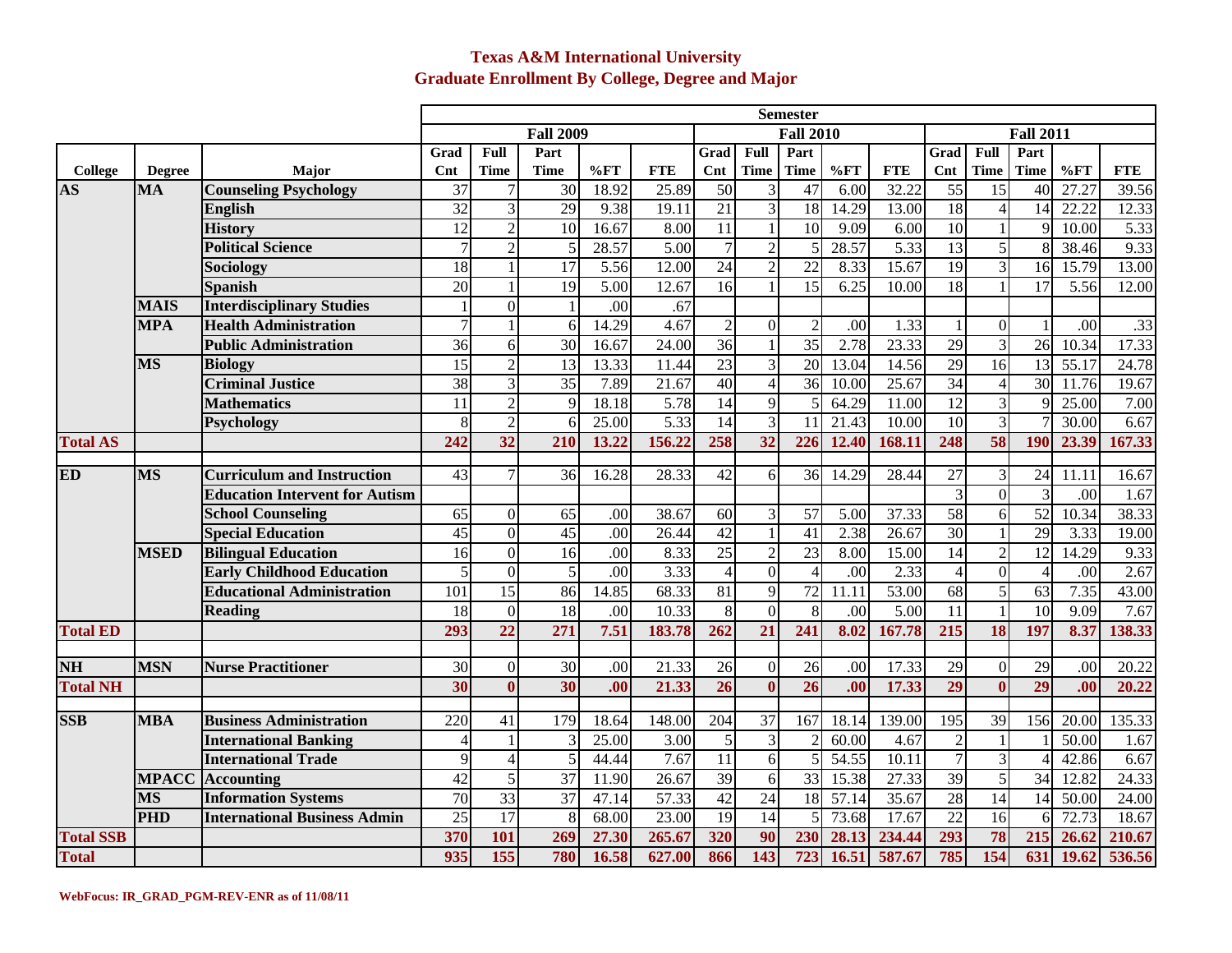#### **Texas A&M International University Graduate Enrollment By Major Across Ethnicity and Gender**

|                  |               |                                       | <b>Semester</b>         |                                      |                |                             |                |                         |                       |                |                  |              |                 |                                    |                         |                         |                 |                        |                |                           |                                  |                       |                 |                |              |                                           |                 |                 |                |                       |                           |                                   |                |                 |
|------------------|---------------|---------------------------------------|-------------------------|--------------------------------------|----------------|-----------------------------|----------------|-------------------------|-----------------------|----------------|------------------|--------------|-----------------|------------------------------------|-------------------------|-------------------------|-----------------|------------------------|----------------|---------------------------|----------------------------------|-----------------------|-----------------|----------------|--------------|-------------------------------------------|-----------------|-----------------|----------------|-----------------------|---------------------------|-----------------------------------|----------------|-----------------|
|                  |               |                                       |                         | <b>Fall 2009</b><br><b>Fall 2010</b> |                |                             |                |                         |                       |                | <b>Fall 2011</b> |              |                 |                                    |                         |                         |                 |                        |                |                           |                                  |                       |                 |                |              |                                           |                 |                 |                |                       |                           |                                   |                |                 |
|                  |               |                                       | Asian                   |                                      | <b>Black</b>   | <b>Hisp</b>                 |                |                         | White                 | Unk            |                  | Inter        |                 | <b>Asian Black</b>                 |                         |                         | <b>Hisp</b>     |                        |                |                           | White Unk<br>Inter               |                       |                 |                |              | <b>Asian Black</b>                        |                 | <b>Hisp</b>     |                | White                 | Unk<br>Inter              |                                   |                |                 |
| <b>College</b>   | <b>Degree</b> | Major                                 |                         | $\overline{\mathbf{F}}$ M            | M              | $\mathbf{F}$                | $\mathbf{M}$   | $\mathbf F$             | $\mathbf{M}$          | $F$ M          |                  | $\mathbf F$  | M               | $\overline{\mathbf{F} \mathbf{M}}$ |                         | M                       | $\mathbf{F}$    | $\mathbf M$            | $\mathbf F$    |                           | <b>M F M</b>                     |                       |                 |                |              | $F$ M $F$ M $F$ M                         | $\mathbf F$     | $\mathbf{M}$    | $\mathbf{F}$   | $\mathbf{M}$          | $F$ M                     |                                   | F M            |                 |
| <b>AS</b>        | <b>MA</b>     | <b>Counseling Psychology</b>          |                         |                                      |                | 25                          | $\,8\,$        | $\overline{4}$          |                       |                |                  |              |                 |                                    |                         |                         | 34              | 14                     |                |                           |                                  | $\mathbf{1}$          |                 |                |              |                                           | 38              | 15              |                |                       |                           |                                   | $\overline{2}$ |                 |
|                  |               | English                               |                         |                                      |                | 12                          | 14             | $\overline{A}$          |                       | $\mathbf{1}$   |                  |              |                 |                                    |                         |                         | 10              | $\mathbf{Q}$           |                | $\mathbf{1}$              |                                  |                       |                 |                |              |                                           | 8               | 10              |                |                       |                           |                                   |                |                 |
|                  |               | <b>History</b>                        |                         |                                      |                | $\boldsymbol{\vartriangle}$ | 8              |                         |                       |                |                  |              |                 |                                    |                         |                         | 5               | 5                      |                | $\mathbf{1}$              |                                  |                       |                 |                |              |                                           | $\overline{A}$  | $\overline{5}$  |                |                       |                           |                                   |                |                 |
|                  |               | <b>Political Science</b>              |                         |                                      |                | $\overline{c}$              | $\overline{5}$ |                         |                       |                |                  |              |                 |                                    |                         |                         | $\overline{c}$  | 3                      |                | $\overline{1}$            |                                  |                       |                 |                |              |                                           | 5               | $\overline{5}$  |                |                       |                           |                                   |                |                 |
|                  |               | <b>Sociology</b>                      |                         |                                      |                | 14                          | $\overline{4}$ |                         |                       |                |                  |              |                 |                                    |                         |                         | 18              | 6                      |                |                           |                                  |                       |                 |                |              |                                           | 15              | $\overline{2}$  | 2              |                       |                           |                                   |                |                 |
|                  |               | <b>Spanish</b>                        |                         |                                      |                | 17                          | $\sqrt{2}$     |                         |                       |                |                  |              |                 |                                    |                         |                         | $\overline{12}$ | $\mathcal{D}$          |                |                           |                                  | $\mathbf{1}$          |                 |                |              |                                           | 14              | 3               |                |                       |                           |                                   |                |                 |
|                  | <b>MAIS</b>   | <b>Interdisciplinary Studies</b>      |                         |                                      |                |                             | $\mathbf{1}$   |                         |                       |                |                  |              |                 |                                    |                         |                         |                 |                        |                |                           |                                  |                       |                 |                |              |                                           |                 |                 |                |                       |                           |                                   |                |                 |
|                  | <b>MPA</b>    | <b>Health Administration</b>          |                         |                                      |                | $\boldsymbol{\vartriangle}$ | $\overline{c}$ |                         |                       |                |                  |              |                 |                                    |                         |                         |                 |                        |                |                           |                                  |                       |                 |                |              |                                           |                 |                 |                |                       |                           |                                   |                |                 |
|                  |               | <b>Public Administration</b>          |                         |                                      |                | 19                          | 16             |                         |                       |                |                  |              |                 |                                    |                         |                         | 21              | $\overline{14}$        |                |                           |                                  |                       |                 |                |              |                                           | $\overline{19}$ | 9               |                |                       |                           |                                   |                |                 |
|                  | <b>MS</b>     | <b>Biology</b>                        |                         |                                      |                | $\overline{7}$              | 6              |                         |                       |                |                  | $\mathbf{1}$ |                 | $\mathbf{1}$                       |                         |                         | $\overline{12}$ | 8                      |                | $\mathbf{1}$              |                                  | $\mathbf{1}$          |                 |                |              |                                           | 15              | $\overline{10}$ |                | $\overline{1}$        |                           |                                   | $\mathbf{2}$   | $\overline{1}$  |
|                  |               | <b>Criminal Justice</b>               |                         |                                      |                | 22                          | 12             |                         | $\overline{2}$        |                |                  |              |                 |                                    |                         |                         | 22              | 14                     |                | $\mathbf{1}$              |                                  |                       |                 |                |              |                                           | $\overline{19}$ | 11              |                | $\blacksquare$        |                           |                                   |                |                 |
|                  |               | <b>Mathematics</b>                    |                         |                                      |                | $\overline{c}$              | $\overline{7}$ |                         |                       |                |                  |              |                 |                                    |                         |                         |                 | 10                     |                |                           |                                  |                       |                 |                |              |                                           | $\overline{1}$  | 10              |                |                       |                           |                                   |                |                 |
|                  |               | Psychology                            |                         |                                      |                | 5                           | 3              |                         |                       |                |                  |              |                 | $\overline{1}$                     |                         |                         | 8               | $\Delta$               |                |                           |                                  |                       |                 |                |              |                                           | $\overline{7}$  |                 |                |                       |                           |                                   |                |                 |
| <b>Total AS</b>  |               |                                       |                         | $\mathbf{0}$                         |                | 133                         | 88             | $\boldsymbol{Q}$        | $\boldsymbol{\Delta}$ |                | $\mathbf{0}$     |              | 3               | $\overline{2}$                     |                         |                         | 146             | 90                     | $\mathbf{3}$   | $\overline{7}$            | $\mathbf{0}$                     | $\boldsymbol{\Delta}$ | $\mathcal{P}$   |                | $\mathbf{0}$ | $\mathbf{0}$                              | 146             | 81              | $\overline{5}$ |                       | 3 <sup>0</sup>            |                                   | $\overline{7}$ |                 |
|                  |               |                                       |                         |                                      |                |                             |                |                         |                       |                |                  |              |                 |                                    |                         |                         |                 |                        |                |                           |                                  |                       |                 |                |              |                                           |                 |                 |                |                       |                           |                                   |                |                 |
| ED               | <b>MS</b>     | <b>Curriculum and Instruction</b>     |                         |                                      |                | $\overline{31}$             | 6              |                         | $\overline{3}$        |                |                  |              | $\overline{c}$  |                                    |                         |                         | $\overline{27}$ | 9                      | -1             | $\overline{4}$            |                                  |                       |                 |                |              |                                           | 21              | 3               |                | 3                     |                           |                                   |                |                 |
|                  |               | <b>Education Intervent for Autism</b> |                         |                                      |                |                             |                |                         |                       |                |                  |              |                 |                                    |                         |                         |                 |                        |                |                           |                                  |                       |                 |                |              |                                           | 3               |                 |                |                       |                           |                                   |                |                 |
|                  |               | <b>School Counseling</b>              |                         |                                      |                | 59                          | 5              |                         |                       | $\mathbf{1}$   |                  |              |                 |                                    |                         |                         | 53              | $\overline{7}$         |                |                           |                                  |                       |                 |                |              |                                           | $\overline{51}$ | 6               |                |                       |                           |                                   |                |                 |
|                  |               | <b>Special Education</b>              |                         |                                      |                | $\overline{35}$             | 6              | $\overline{4}$          |                       |                |                  |              |                 |                                    |                         |                         | $\overline{34}$ | $\overline{4}$         | 3              |                           |                                  |                       |                 |                |              |                                           | $\overline{24}$ | $\overline{2}$  | $\overline{2}$ |                       |                           |                                   |                |                 |
|                  | <b>MSED</b>   | <b>Bilingual Education</b>            |                         |                                      |                | 15                          | 1              |                         |                       |                |                  |              |                 |                                    |                         |                         | $\overline{21}$ | 3                      |                |                           |                                  |                       |                 |                |              |                                           | 11              | 2               |                |                       |                           |                                   |                | $\mathbf{1}$    |
|                  |               | <b>Early Childhood Education</b>      |                         |                                      |                | 5                           |                |                         |                       |                |                  |              |                 |                                    |                         |                         | 3               |                        |                |                           |                                  |                       |                 |                |              |                                           | 3               |                 |                |                       |                           |                                   |                |                 |
|                  |               | <b>Educational Administration</b>     |                         |                                      |                | 65                          | 31             | $\overline{c}$          |                       |                |                  |              |                 |                                    |                         | $\overline{2}$          | $\overline{53}$ | $\overline{25}$        |                |                           |                                  |                       |                 |                |              | $\overline{c}$                            | 46              | $20\,$          |                |                       |                           |                                   |                |                 |
|                  |               | <b>Reading</b>                        |                         |                                      |                | 17                          |                |                         |                       |                |                  |              |                 |                                    |                         |                         | $\overline{1}$  | $\overline{1}$         |                |                           |                                  |                       |                 |                |              |                                           | 9               | $\overline{2}$  |                |                       |                           |                                   |                |                 |
| <b>Total ED</b>  |               |                                       | $\overline{\mathbf{0}}$ | $\mathbf{0}$                         |                | 227                         | 50             | $\overline{7}$          | $\boldsymbol{\Delta}$ |                | $\mathbf{0}$     |              | $\overline{2}$  | $\mathbf{0}$                       | $\mathbf{0}$            |                         | 2 198           | 50                     | $\overline{5}$ |                           | 50<br>$\mathbf{0}$               | $\mathbf{0}$          | $\overline{2}$  | $\mathbf{0}$   | $\mathbf{0}$ | $\overline{2}$<br>$\mathbf{0}$            | 168             | $\overline{35}$ | 3              | $\boldsymbol{\Delta}$ |                           | $\mathbf{0}$                      |                |                 |
|                  |               |                                       |                         |                                      |                |                             |                |                         |                       |                |                  |              |                 |                                    |                         |                         |                 |                        |                |                           |                                  |                       |                 |                |              |                                           |                 |                 |                |                       |                           |                                   |                |                 |
| <b>NH</b>        | <b>MSN</b>    | <b>Nurse Practitioner</b>             |                         |                                      |                | 16                          | 11             | $\overline{c}$          |                       |                |                  |              |                 |                                    |                         |                         | 16              |                        |                |                           |                                  |                       |                 |                |              |                                           | 21              | $\mathfrak{S}$  | $\overline{2}$ |                       |                           |                                   |                |                 |
| <b>Total NH</b>  |               |                                       |                         | $\mathbf{0}$                         |                | 16                          | 11             | $\overline{2}$          | $\mathbf{0}$          | $\mathbf{0}$   | $\mathbf{0}$     | $\mathbf{0}$ | $\mathbf{0}$    | $\mathbf{1}$                       | $\mathbf{0}$            | $\mathbf{0}$            | 16              |                        | $\mathcal{D}$  | $\mathbf{0}$ $\mathbf{0}$ | $\theta$                         | $\mathbf{0}$          |                 | $\blacksquare$ | $\mathbf{0}$ | $\mathbf{0}$<br>$\mathbf{0}$              | $\overline{21}$ | $\overline{5}$  | $\overline{2}$ |                       | $\mathbf{0}$ $\mathbf{0}$ | $\mathbf{0}$                      | $\mathbf{0}$   | $\mathbf{0}$    |
|                  |               |                                       |                         |                                      |                |                             |                |                         |                       |                |                  |              |                 |                                    |                         |                         |                 |                        |                |                           |                                  |                       |                 |                |              |                                           |                 |                 |                |                       |                           |                                   |                |                 |
| <b>SSB</b>       | <b>MBA</b>    | <b>Business Administration</b>        |                         |                                      |                | 56                          | 62             | 3                       | 5 <sub>l</sub>        |                | $\vert$ 1        | 37           | $\overline{54}$ |                                    |                         | $\overline{2}$          | 66              | 63                     |                | $\overline{4}$            | 2                                | 19                    | 46              | $\overline{1}$ |              | $\overline{2}$                            | 67              | $\overline{57}$ |                | 5 1                   |                           |                                   | 15 44          |                 |
|                  |               | <b>International Banking</b>          |                         |                                      |                | 2                           |                |                         |                       |                |                  |              |                 |                                    |                         |                         |                 | $\mathcal{D}_{\alpha}$ |                | $\overline{1}$            |                                  |                       |                 |                |              |                                           |                 |                 |                |                       |                           |                                   |                |                 |
|                  |               | <b>International Trade</b>            |                         |                                      |                | 3                           | $\overline{3}$ |                         | $\overline{2}$        |                |                  |              | $\mathbf{1}$    |                                    |                         |                         | $\overline{5}$  | $\overline{2}$         |                | $\overline{2}$            |                                  | $\mathbf{1}$          |                 |                |              |                                           | $\overline{c}$  | $\overline{2}$  |                | $\overline{1}$        |                           |                                   |                | 2               |
|                  |               | <b>MPACC</b> Accounting               |                         |                                      |                | 27                          | 13             |                         |                       |                |                  |              |                 |                                    |                         |                         | 30              | $\,8\,$                |                |                           |                                  |                       |                 |                |              |                                           | 24              | 13              |                |                       |                           |                                   |                |                 |
|                  | <b>MS</b>     | <b>Information Systems</b>            |                         |                                      |                | 3                           | 8              |                         |                       |                |                  | 12           | 45              |                                    |                         |                         | $\overline{c}$  | 6                      |                |                           |                                  | $\mathbf Q$           | 25              |                |              |                                           | $\overline{c}$  | 3               |                | $\mathbf{1}$          |                           |                                   | 5              | $\overline{15}$ |
|                  | <b>PHD</b>    | <b>International Business Admin</b>   |                         |                                      | 3              | 3                           | $\mathbf{1}$   |                         | $\overline{5}$        |                |                  |              | 12              |                                    |                         | $\mathfrak{Z}$          | $\overline{1}$  |                        |                | $\overline{2}$            |                                  |                       | $\overline{12}$ |                |              | $\mathfrak{Z}$                            | $\overline{1}$  |                 |                | $\overline{2}$        |                           |                                   | $\overline{c}$ | $\overline{11}$ |
| <b>Total SSB</b> |               |                                       | $\mathbf{0}$            | $\overline{\mathbf{4}}$              | 5              | 94                          | 88             | $\overline{\mathbf{4}}$ | 13                    | $\bf{0}$       | -1               | 49           | 112             | $\mathbf{0}$                       | $\overline{2}$          | $\overline{\mathbf{5}}$ | 105             | 81                     |                |                           | 9 <sub>0</sub><br>$\overline{2}$ | 30                    | 85              |                |              | $\overline{\mathbf{4}}$<br>$\overline{2}$ | 97              | 77              |                | 9                     |                           | $\overline{23}$                   |                | 72              |
| <b>Total</b>     |               |                                       | $\overline{2}$          | $\overline{\mathbf{4}}$              | $\overline{7}$ | 470                         | 237            | $\overline{22}$         | 21                    | $\overline{2}$ | $\mathbf{1}$     | 52           | <b>117</b>      | $\overline{\mathbf{3}}$            | $\overline{\mathbf{3}}$ | 8                       | 465             | 228                    | <b>11</b>      | $\boxed{21}$              | $\overline{2}$                   | 34                    | 89              |                |              | 7<br>$\overline{2}$                       | 432             | 198             | 12             | 16                    |                           | $\overline{31}$<br>$\overline{2}$ |                | 76              |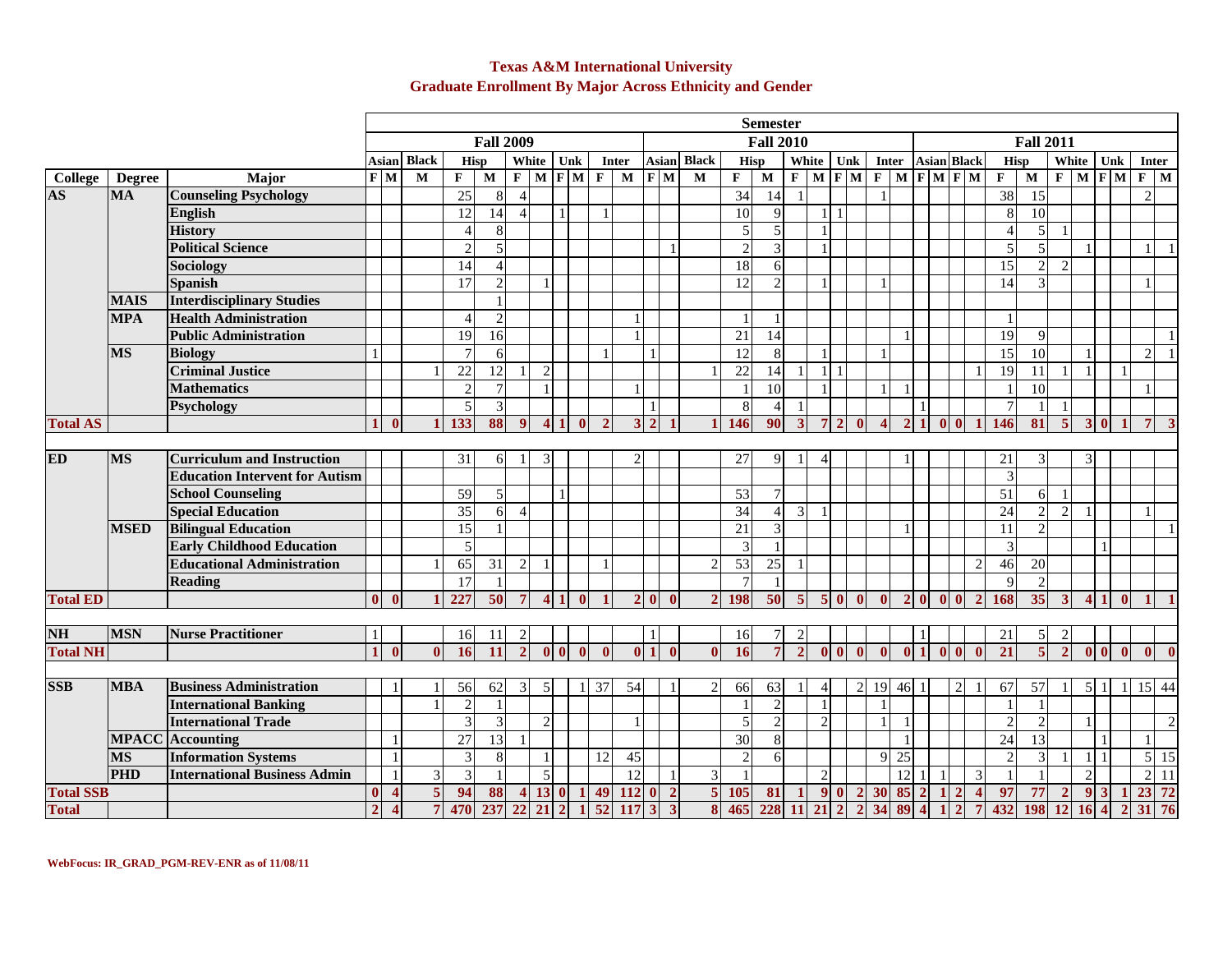| <b>Texas A&amp;M International University</b>                           |  |
|-------------------------------------------------------------------------|--|
| <b>New Graduate Retention to Next Fall By College, Degree and Major</b> |  |

|                  |                        |                                     |                  | <b>Semester Cohort</b> |                  |
|------------------|------------------------|-------------------------------------|------------------|------------------------|------------------|
| <b>College</b>   | <b>Degree</b>          | <b>Major</b>                        | <b>Fall 2008</b> | <b>Fall 2009</b>       | <b>Fall 2010</b> |
| <b>AS</b>        | $\overline{\text{MA}}$ | <b>Counseling Psychology</b>        | 66.67            | 75.00                  | 36.36            |
|                  |                        | <b>English</b>                      | 83.33            | 25.00                  | 50.00            |
|                  |                        | <b>History</b>                      | 100.00           | .00                    | 50.00            |
|                  |                        | <b>Political Science</b>            | .00              | 33.33                  | .00              |
|                  |                        | Sociology                           | 50.00            | 75.00                  | 33.33            |
|                  |                        | <b>Spanish</b>                      | 100.00           | 25.00                  | 100.00           |
|                  | <b>MAIS</b>            | <b>Interdisciplinary Studies</b>    | .00              | .00                    |                  |
|                  | <b>MPA</b>             | <b>Health Administration</b>        | 50.00            | .00                    | .00              |
|                  |                        | <b>Public Administration</b>        | 54.55            | 53.85                  | 44.44            |
|                  | <b>MS</b>              | <b>Biology</b>                      | 50.00            | 80.00                  | 60.00            |
|                  |                        | <b>Criminal Justice</b>             | 100.00           | 33.33                  | 28.57            |
|                  |                        | <b>Mathematics</b>                  | .00              | 100.00                 | 100.00           |
|                  |                        | <b>Psychology</b>                   | .00              | 50.00                  | 80.00            |
| <b>Total AS</b>  |                        |                                     | 64.86            | 52.17                  | 48.44            |
|                  |                        |                                     |                  |                        |                  |
| ED               | $\overline{\text{MS}}$ | <b>Curriculum and Instruction</b>   | 100.00           | 50.00                  | 28.57            |
|                  |                        | <b>School Counseling</b>            | 42.86            | 66.67                  | 70.00            |
|                  |                        | <b>Special Education</b>            | 75.00            | 63.64                  | 62.50            |
|                  | <b>MSED</b>            | <b>Bilingual Education</b>          | 25.00            | 50.00                  | 40.00            |
|                  |                        | <b>Early Childhood Education</b>    | .00              | 66.67                  | .00              |
|                  |                        | <b>Educational Administration</b>   | 76.19            | 63.16                  | 78.57            |
|                  |                        | <b>Reading</b>                      | .00              | 33.33                  | .00              |
| <b>Total ED</b>  |                        |                                     | 66.67            | 60.00                  | 60.00            |
|                  |                        |                                     |                  |                        |                  |
| <b>NH</b>        | <b>MSN</b>             | <b>Nurse Practitioner</b>           | 100.00           | .00                    | 85.71            |
| <b>Total NH</b>  |                        |                                     | 100.00           | .00.                   | 85.71            |
|                  |                        |                                     |                  |                        |                  |
| <b>SSB</b>       | <b>MBA</b>             | <b>Business Administration</b>      | 66.67            | 55.17                  | 63.33            |
|                  |                        | <b>International Banking</b>        | 100.00           | 100.00                 | 100.00           |
|                  |                        | <b>International Trade</b>          | .00              | 100.00                 | .00              |
|                  |                        | <b>MPACC</b> Accounting             | 87.50            | 72.73                  | 77.78            |
|                  | <b>MS</b>              | <b>Information Systems</b>          | 92.86            | 81.25                  | 80.00            |
|                  | <b>PHD</b>             | <b>International Business Admin</b> | 71.43            | 85.71                  | .00              |
| <b>Total SSB</b> |                        |                                     | 79.01            | 65.63                  | 66.04            |
| <b>Total</b>     |                        |                                     | 74.42            | 60.00                  | 59.66            |

**WebFocus: IR\_GRAD\_PGM-REV-RET as of 11/08/11**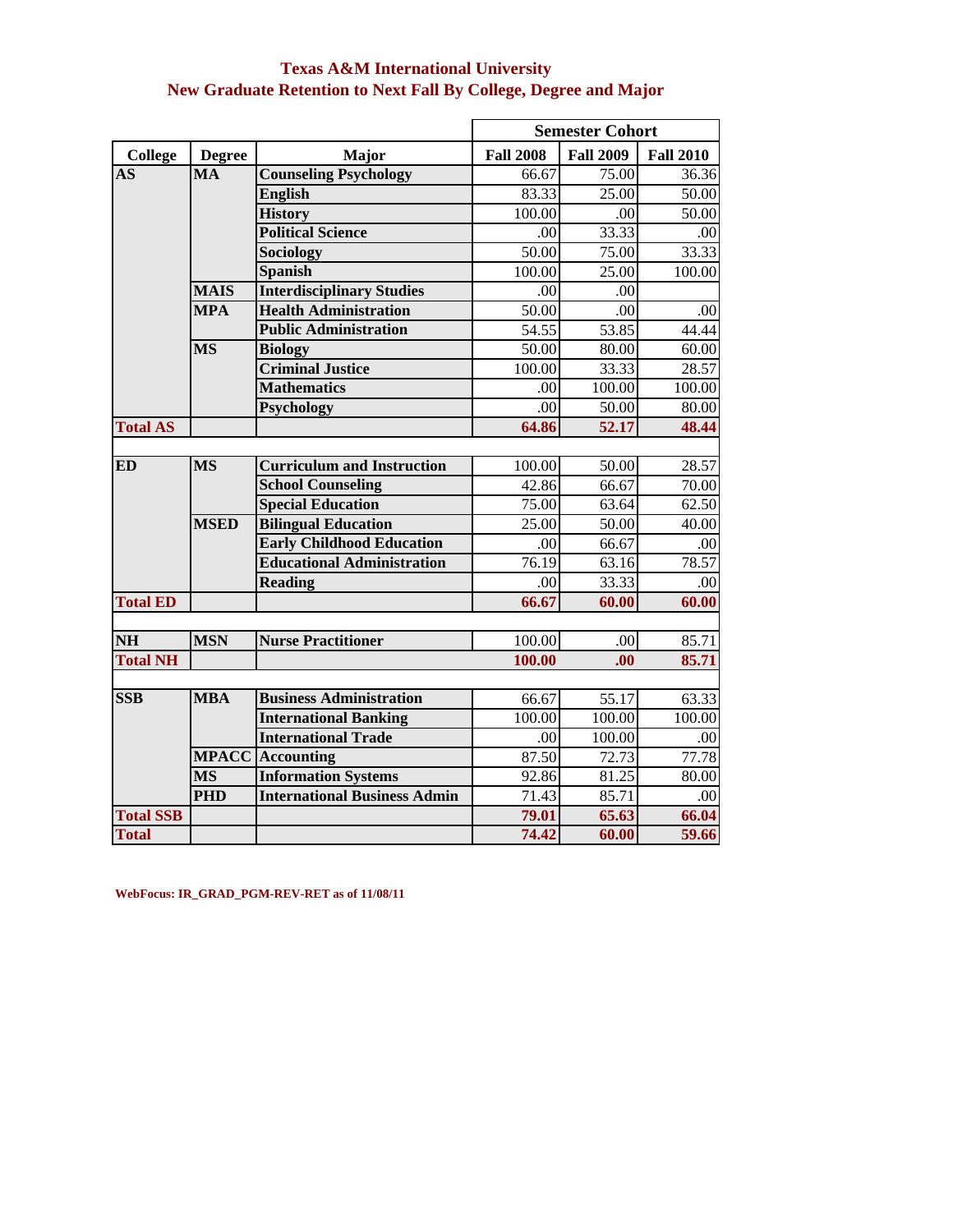## **Graduate Degrees Awarded by Fiscal Year Texas A&M International University**

|                  |               |                                     |                 | <b>Fiscal Year</b>       |                  |
|------------------|---------------|-------------------------------------|-----------------|--------------------------|------------------|
| Colg             | <b>Degree</b> | <b>Major</b>                        | 2008-2009       | 2009-2010                | 2010-2011        |
| <b>AS</b>        | <b>MA</b>     | Counseling Psychology               | 11              |                          |                  |
|                  |               | English                             |                 |                          | 10               |
|                  |               | History                             | $\overline{2}$  |                          | 1                |
|                  |               | <b>Political Science</b>            | $\overline{c}$  | 1                        | $\overline{2}$   |
|                  |               | Sociology                           | 1               | $\overline{0}$           | $\overline{7}$   |
|                  |               | Spanish                             | $\overline{0}$  | $\overline{\mathcal{L}}$ | $\overline{3}$   |
|                  | <b>MAIS</b>   | <b>Interdisciplinary Studies</b>    | $\overline{3}$  | $\overline{0}$           | $\overline{0}$   |
|                  |               | Mathematics                         |                 | $\overline{0}$           | $\boldsymbol{0}$ |
|                  | <b>MPA</b>    | <b>Health Administration</b>        | $\theta$        | $\overline{2}$           | $\mathbf{1}$     |
|                  |               | <b>Public Administration</b>        | 9               | 5                        | 10               |
|                  | <b>MS</b>     | <b>Biology</b>                      | 1               | 3                        | $\overline{9}$   |
|                  |               | <b>Criminal Justice</b>             | $\overline{5}$  | 8                        | $\overline{5}$   |
|                  |               | Mathematics                         | 1               | $\theta$                 | $\mathbf 1$      |
|                  |               | Psychology                          | 2               |                          | $\overline{c}$   |
| <b>Total AS</b>  |               |                                     | 39              | 34                       | 55               |
|                  |               |                                     |                 |                          |                  |
| <b>ED</b>        | <b>MS</b>     | Curriculum and Instruction          | 20              | 15                       | 12               |
|                  |               | School Counseling                   | 14              | 21                       | $\overline{12}$  |
|                  |               | <b>Special Education</b>            | 13              | 5                        | $\,8\,$          |
|                  | <b>MSED</b>   | <b>Bilingual Education</b>          | 5               | $\overline{4}$           | $\overline{7}$   |
|                  |               | <b>Early Childhood Education</b>    |                 | $\theta$                 | $\overline{0}$   |
|                  |               | <b>Educational Administration</b>   | 67              | 46                       | 21               |
|                  |               | Reading                             | 11              | 3                        | $\mathbf{1}$     |
| <b>Total ED</b>  |               |                                     | 131             | 94                       | 61               |
| <b>NH</b>        | <b>MSN</b>    | <b>Nurse Practitioner</b>           | 0               | 17                       | 12               |
| <b>Total NH</b>  |               |                                     | 0               | $\overline{17}$          | $\overline{12}$  |
|                  |               |                                     |                 |                          |                  |
| <b>SSB</b>       | <b>MBA</b>    | <b>Business Administration</b>      | 78              | 90                       | $\overline{87}$  |
|                  |               | <b>International Banking</b>        | 3               | $\overline{c}$           |                  |
|                  |               | <b>International Trade</b>          | 8               |                          | $\overline{7}$   |
|                  | <b>MPACC</b>  | Accounting                          | $\overline{12}$ | $\overline{17}$          | $\overline{9}$   |
|                  | <b>MS</b>     | <b>Information Systems</b>          | 27              | 46                       | $\overline{29}$  |
|                  | <b>PHD</b>    | <b>International Business Admin</b> | $\overline{0}$  | 6                        | $\overline{2}$   |
| <b>Total SSB</b> |               |                                     | 128             | 162                      | 135              |
| <b>Total</b>     |               |                                     | 298             | 307                      | 263              |

**WebFocus: IR\_GRAD\_PGM-REV-DEGR as of 11/08/11**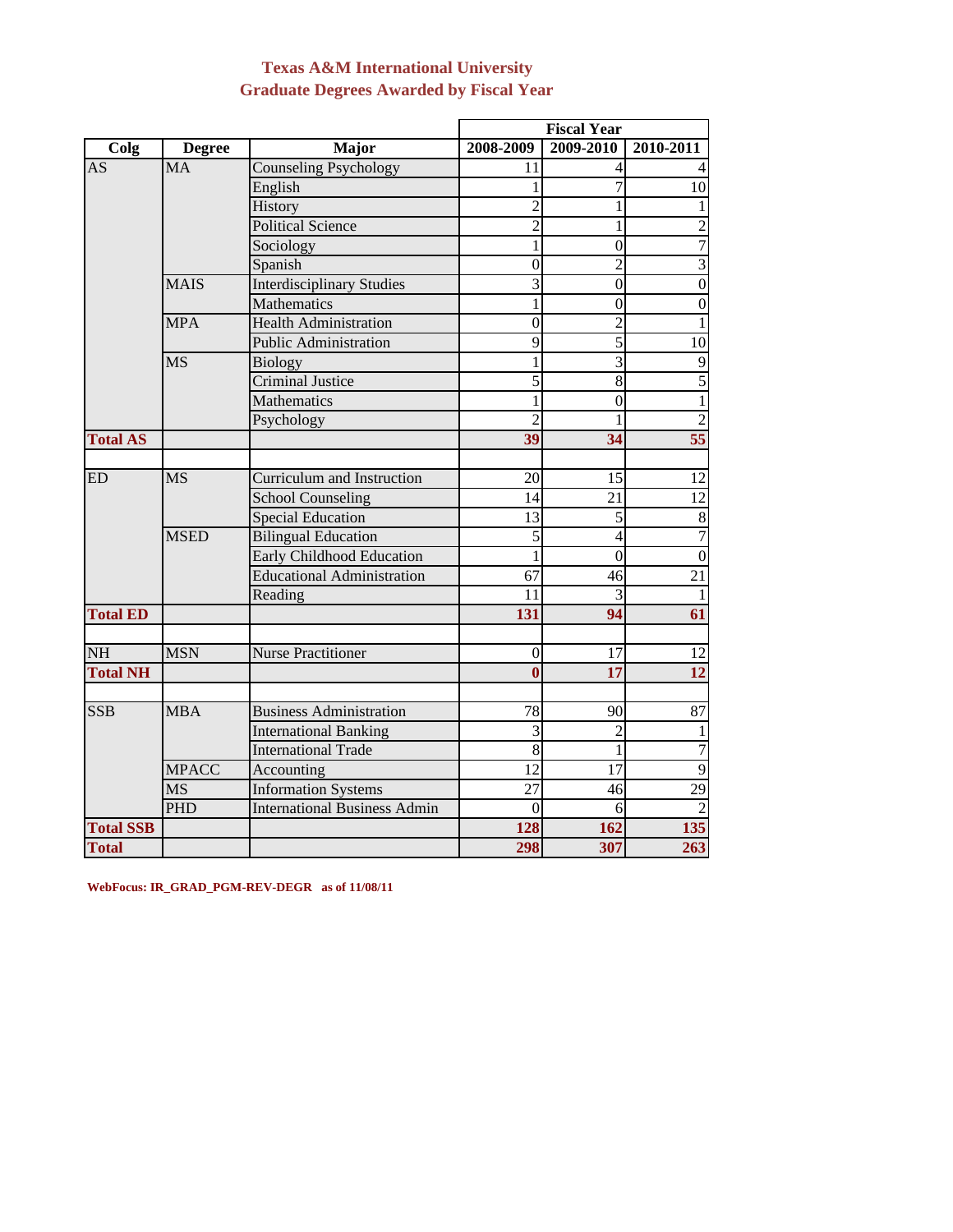# **Texas A&M International University New Graduates - 5 Year Graduation Rates**

|                  |             |                                     |                  | <b>Semester</b>  |                  |
|------------------|-------------|-------------------------------------|------------------|------------------|------------------|
| <b>College</b>   | <b>Degr</b> | <b>Major</b>                        | <b>Fall 2004</b> | <b>Fall 2005</b> | <b>Fall 2006</b> |
| <b>AS</b>        | MA          | <b>Counseling Psychology</b>        | 100.00           | 80.00            | 88.89            |
|                  |             | <b>English</b>                      | 25.00            |                  | 33.33            |
|                  |             | <b>History</b>                      | 100.00           | 33.33            | 100.00           |
|                  |             | <b>Political Science</b>            | .00              | 50.00            |                  |
|                  |             | <b>Sociology</b>                    | 100.00           | 14.29            | .00              |
|                  |             | <b>Spanish</b>                      | .00              | .00              | $\overline{.00}$ |
|                  | <b>MAIS</b> | <b>Biology</b>                      |                  | 66.67            |                  |
|                  |             | <b>Interdisciplinary Studies</b>    |                  |                  | .00              |
|                  |             | <b>Mathematics</b>                  | 100.00           | 100.00           |                  |
|                  | <b>MPA</b>  | <b>Public Administration</b>        | 66.67            | 33.33            | 29.41            |
|                  | <b>MS</b>   | <b>Biology</b>                      |                  | 40.00            | .00              |
|                  |             | <b>Criminal Justice</b>             | 28.57            | 50.00            | .00              |
|                  |             | <b>Mathematics</b>                  |                  |                  | 100.00           |
|                  |             | <b>Psychology</b>                   |                  |                  | 100.00           |
| <b>Total AS</b>  |             |                                     | 47.83            | 42.86            | 32.69            |
|                  |             |                                     |                  |                  |                  |
| <b>ED</b>        | <b>MS</b>   | <b>Curriculum and Instruction</b>   | 40.00            | 20.00            | 60.00            |
|                  |             | <b>School Counseling</b>            | 71.43            | 77.78            | 77.78            |
|                  |             | <b>Special Education</b>            | 33.33            | 100.00           | 50.00            |
|                  | <b>MSED</b> | <b>Administration</b>               |                  |                  | 100.00           |
|                  |             | <b>Bilingual Education</b>          | 50.00            | 100.00           | 33.33            |
|                  |             | <b>Early Childhood Education</b>    |                  | 66.67            | .00              |
|                  |             | <b>Educational Administration</b>   | 66.67            | 80.00            | 100.00           |
|                  |             | <b>Reading</b>                      | 33.33            | 87.50            | 57.14            |
|                  |             | <b>Special Education</b>            | .00              | 33.33            |                  |
| <b>Total ED</b>  |             |                                     | 50.00            | 70.91            | 68.75            |
| <b>NH</b>        | <b>MSN</b>  | <b>Nurse Practitioner</b>           | 70.00            | 77.78            |                  |
| <b>Total NH</b>  |             |                                     | 70.00            | 77.78            | .00              |
|                  |             |                                     |                  |                  |                  |
| <b>SSB</b>       | <b>MBA</b>  | <b>Business Administration</b>      | 85.00            | 88.89            | 80.70            |
|                  |             | <b>International Banking</b>        | 100.00           | 100.00           | 100.00           |
|                  |             | <b>International Trade</b>          | 100.00           | 100.00           |                  |
|                  |             | <b>MPACC</b> Accounting             | 100.00           | 100.00           | 66.67            |
|                  | <b>MS</b>   | <b>Information Systems</b>          | 85.71            | 95.24            | 72.41            |
|                  | <b>PHD</b>  | <b>International Business Admin</b> | 28.57            | 40.00            | .00              |
| <b>Total SSB</b> |             |                                     | 79.55            | 89.61            | 76.09            |
| <b>Total</b>     |             |                                     | 64.35            | 71.58            | 62.50            |

**WebFocus:IR\_GRAD\_PGM-REV-GRAD as of 11/08/11**